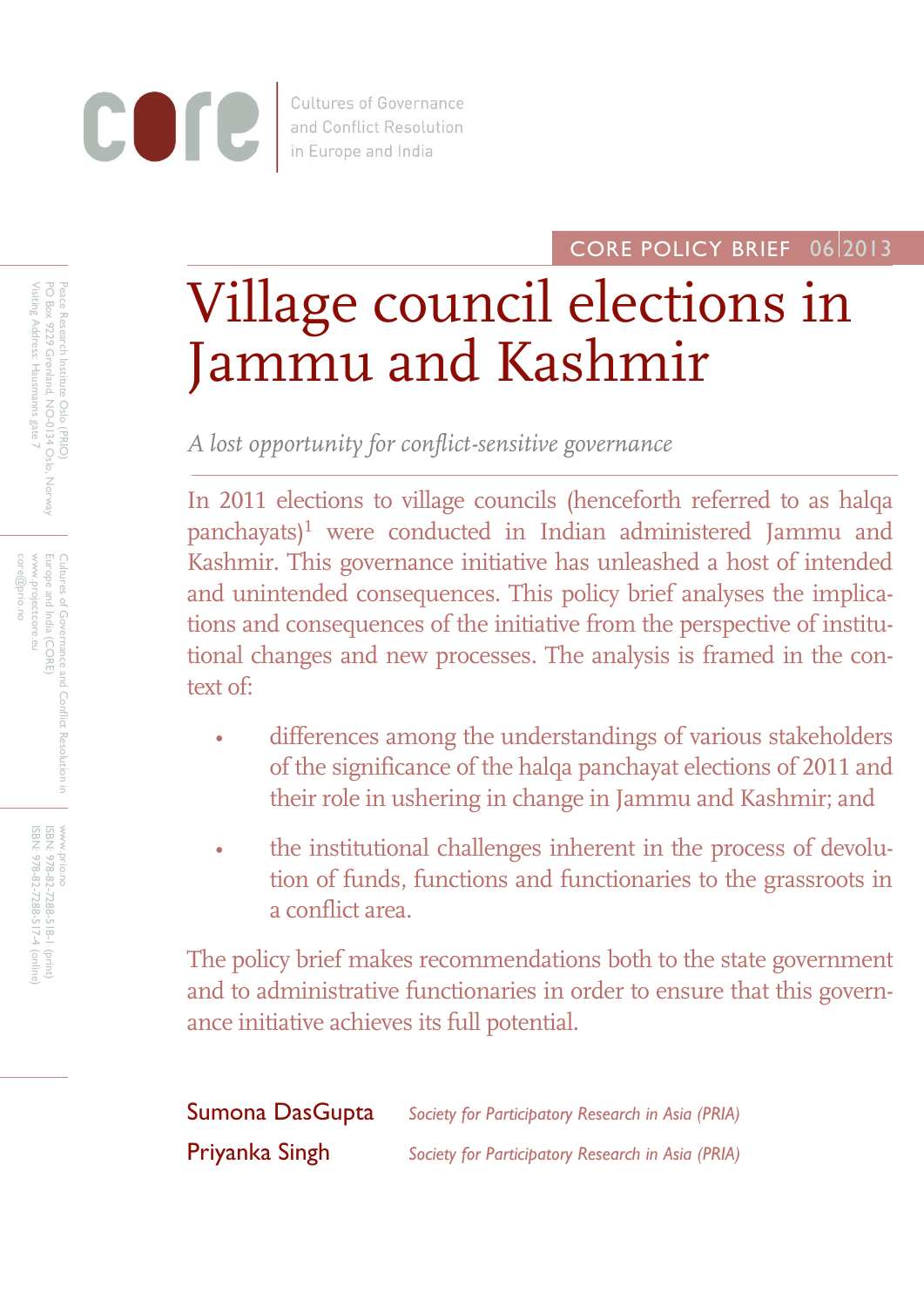## **Background**

In 1989, a violent insurgency engulfed the Kashmir valley administered by India, initiating a cycle of violence and counter-violence that would continue through the 1990s. Though the organized insurgency has eventually petered out, with many of the former militant groups laying down their guns and some of them joining a separatist but unarmed movement, there have been ebbs and flows in the tide of violence to date. In the midst of this cycle of violence and competing nationalisms, all types of elections in Jammu and Kashmir have predictably been mired in controversy. There are two reasons for this. First, successive elections at the state level have been systematically rigged, the most blatant case being the state assembly election of 1987, which is largely believed to have triggered the insurgency. Though the state assembly elections in 2002 and 2008 were largely deemed to have been free and fair, the public memory of elections is predictably negative, particularly in the Kashmir valley. Second, the All Parties Hurriyat Conference (APHC), a significant group in the valley, has repeatedly articulated that elections per se (regardless of whether they are free and fair) have no meaning until the 'final settlement' of the 'Kashmir dispute' has been worked out. 2

Yet, surprisingly, the promise of halqa panchayat elections in 2011 did not evoke the often extreme opposition that state- and national-level elections evoke in the Kashmir valley, primarily because these were seen to be an apolitical exercise that was not linked to the larger 'cause' of self-determination. Rather, the elections were perceived as an opportunity to return to the normal rhythms of life in villages by allowing duly elected representatives to become legitimate stakeholders in the development process and to make space for citizens to reclaim their agency following years of violence. Even armed militant groups were less vociferous in issuing threats than was the case when panchayat elections were attempted in Jammu and Kashmir in 2001.

The halqa panchayat elections of 2011 were unprecedented in many respects:

 They were held in all constituencies all over the state and not just in some constituencies of the valley, as had been the case in 2001.

 The elections were clearly seen as a step towards mainstreaming human potential at the grassroots in matters of development through self-governance.

- In the perception of the people (and possibly the mainstream parties of the state, as well as militant and separatist groups), the elections were not linked to the larger issue of *azadi* (independence). In their minds, the election was about day-to-day issues.
- The elections were conducted without intimidation by militants or security forces. There were no serious pre-election threats, even from existing militants. Voters ignored the boycott call given by Hurriyat hardliner Syed Ali Shah Geelani.<sup>3</sup>
- The elections were perceived to be fair and free not just by observers but also by the people themselves, who welcomed the elections and were appreciative of the government for conducting them.
- There was an unprecedented average turnout of 77.71% in the state according to the report of the Committee on the Devolution of Powers to Panchayats.<sup>4</sup> According to some estimates, the turnout in the Kashmir valley was over 80%.<sup>5</sup>
- Following the elections, panchayats were for the first time notified and constituted, which created a new institutional mechanism at the lowest rung of governance.
- After the elections to the halqa panchayats, activity mapping was undertaken and a committee set up to present a detailed report on the devolution of powers to panchayati raj institutions.<sup>6</sup>
- Devolution of functions and activities of 14 line departments<sup>7</sup> to halqa panchayats was notified in a state government order (No. 1126-GAD dated 22-09-2011).

## **Different players, different expectations**

Clearly, multiple players – the political party regime in New Delhi, the state government, members of the legislative assembly in the state (MLAs), bureaucrats and administrators of the line departments, the newly elected panchayat representatives and the community – all had different understandings of what this initiative meant, different expectations of the outcomes, and different stakes in making this

new institutional mechanism either work or not work.

**The state government:** Quite expectedly, the state government's declared rationale for local elections was to bring participatory development at the village level back into the lives of the people. As development funds from Delhi were increasingly to be routed through local panchayats, the government of Jammu and Kashmir realized that it would be expedient to hold these elections in order to be able to continue leveraging such funds.

**The political regime in Delhi:** While there may have been a genuine political desire to see the local self-government apparatus put in place in Jammu and Kashmir both for the union and for the state government, there was another stake related to India's portrayal of itself as a large, liberal state that can manage its own conflicts. Interpreting the high turnout in these elections, the former minister of external affairs, S. M. Krishna, and the ruling coalition UPA's chairperson, Sonia Gandhi, stated that the elections were a mandate 'against Pakistan and terrorism'. This indicates that the ruling regime had no compunction about appropriating the people's desire to participate in local affairs and development for grander purposes.

**Members of the state legislative assembly:** The idea of re-energizing units of local selfgovernance was not well received by MLAs, who felt their position was being threatened.

**Bureaucrats and line administration staff:** There is no doubt that some bureaucrats were unhappy and sceptical about a move to devolve power to representatives who they felt were not qualified to play this role effectively. This was revealed in field interviews, where reservations were expressed about 'illiterate' panchayat representatives being asked to conduct social audits, take charge of funds,  $etc<sup>8</sup>$ 

**Panchayat elected representatives and the village community:** Predictably, this was where expectations were highest. For both the representatives and the people at large, the initiative was an opportunity for decision making to be devolved to the local level and an end to what they termed the 'MLA Raj' (a reference to the manner in which their lives are controlled by state political leaders most of whom have very little stake in participatory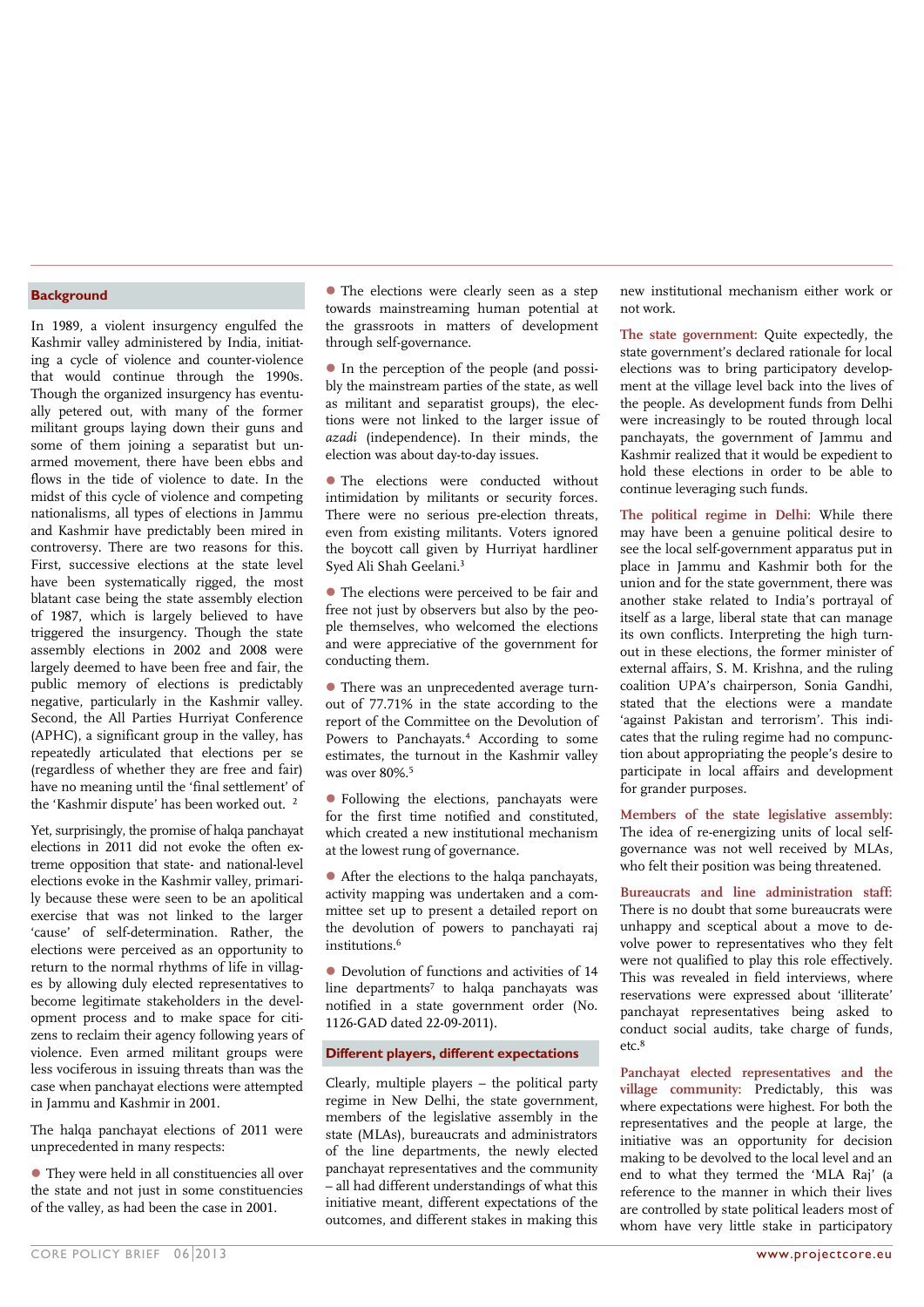development work at the village level). Nonelected community members saw a chance to directly participate, through either village council meetings or consultations with their elected representative (now viewed as an 'approachable neighbour' rather than a distant politician linked with corrupt party politics who was never seen in the village).

Such widely disparate expectations were never managed. In the absence of any vital dialogue – between the national and state governments, between the newly elected local representatives and bureaucrats, between bureaucrats and line administrators and the political leadership, between piqued MLAs and newly elected representatives, between the elected sarpanches and community members – a trust deficit was created. In about 12 months after the elections (when PRIA conducted fieldwork as part of the CORE project), the initial euphoria surrounding a 'successful election' and high voter turnout had given way to anger and frustration, because the reality on the ground had not changed. By October 2012, fear had been instilled among the community following militant threats and the killings of some sarpanches.<sup>9</sup>

### **Challenges to devolution**

The 2011 halqa panchayat elections were intended to provide a space that would connect existing structures of governance to the aspirations and choices of the people. The fact that the elections were free and fair and marked by an unprecedented turnout, and that the government had earned the appreciation of the people for conducting them, created an overall positive atmosphere for change. This provided a unique opportunity to bring some element of agency into the lives of an essentially non-combatant larger community who had suffered what is euphemistically called 'collateral damage'. It was a chance for them to have a say in their day-to-day development and administrative needs.

The opportunity came with its own set of institutional and functional challenges. Many would not consider these as unique to Jammu and Kashmir: other states in the country trying to devolve powers to units of local selfgovernance face similar challenges. However, the fact that Jammu and Kashmir has been the epicentre of a violent, militarized conflict carries with it a legacy of broken trust and

thwarted promises. And squandering opportunities in such a scenario exacerbates old wounds.

Our fieldwork, conducted over six months in 2012, suggests that the following factors contributed to furthering the trust deficit between the stakeholders:

 *The process of elections to all tiers has not been completed.* The Jammu and Kashmir Panchayati Raj Act of 1989 (amended periodically, including in 1992, 2004 and 2011) marked a clear departure from earlier acts, indicated by the use of the term Panchayati Raj Act rather than Village Panchayat Raj Act.<sup>10</sup> This implies a commitment to a three-tiered panchayati raj system with elected institutional mechanisms at the village, block and district levels. Elections to the halqa panchayat level were no doubt just the first step. They were certainly not the end of the process, which needed to be carried to its logical culmination. More than a year after the halqa panchayat elections had been conducted, however, elections to the other two tiers had not been conducted. This did not go down well with the people who voted in large numbers expecting that the entire process would be completed.

 *Lack of a well-thought-out plan to address the predictable conflict between the pre-existing administrative machinery and the newly elected institutions of governance.* The terms of the respective roles of these actors in the planning and developmental process were not sorted out as part of the governance initiative.

 *Uncertainty about the operational modalities of ensuring financial autonomy for the panchayats.* Without some form of financial autonomy, devolved powers remain meaningless. Funds have not been transferred, nor has the roadmap for such a process been made clear to the elected representatives.

 *Poor training of newly elected representatives.* While the government claims to have provided a basic foundation course training to all elected representatives<sup>11</sup> in the first year of their election, in interviews with the elected representatives many described the training as 'mere lectures', and several expressed resentment that they were conducted by villagelevel workers who, according to protocol, were now supposed to be secretaries to the elected representatives.

#### **Recommendations**

Had the governance initiative of 2011 taken a conflict-sensitive approach, there is no doubt that the above-mentioned expectations and challenges would have been taken into account. The positive voter turnout was a vote for local issues of governance and for the creation of a space for participation at the village level, and it should not be appropriated for larger political purposes at national and international gatherings. The following recommendations are made in this context and within the framework of conflict sensitivity, bearing in mind that similar future initiatives will need to be implemented both in letter and in spirit if a radical redefinition of power relations at the local level is to take place.

#### *For the state government*

 *The doors for dialogue with the people must constantly be kept open* through the use of traditional and social media, as well as other ICT tools, to explain both the opportunities and constraints involved in the operationalization of such an initiative. In particular, representatives of forums such as the Jammu and Kashmir Panchayat Conference and the youth of Kashmir must be engaged with. This would go a long way towards addressing the dialogue gap that has clearly emerged from differing expectations and the people's perception of what the government is doing to facilitate devolution on the ground.

 *Initiate conversations and information flow between MLAs and local-level elected representatives* so that there is clarity regarding roles and responsibilities. The current relationship between these two sets of players is marked by distrust and antagonism, which tends to subvert the governance process.

 *Complete elections to the block- and districtlevel tiers* as soon as possible. The letter and spirit of the Panchayati Raj Act of 1989 cannot be fulfilled until the specified institutional mechanisms have been established at all levels.

 *Constitute the State Election Commission and the State Finance Commission* to address institutional deficiencies in governance. No further legislation is needed for this, as such a move is already mandated by the duly amended Act of 1989.